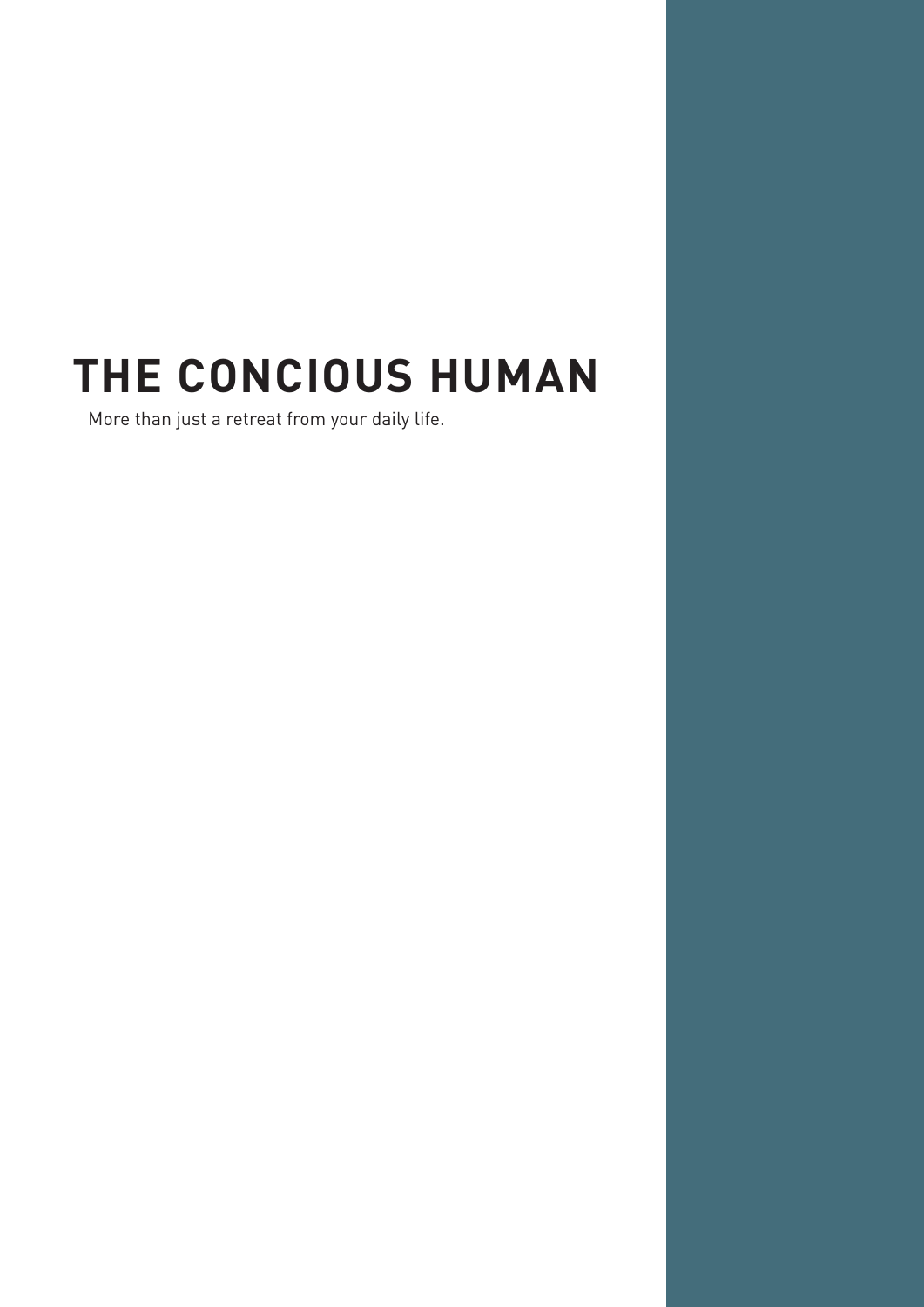### **FORWARD**

Hello!

Thank you for expressing interest in our Conscious Human Retreat, Bali.

We believe now more than ever, professionals are needing to invest in their personal development. Your potential performance at work is capped by your personal functionality!

Often professionals, leaders and business owners become so caught up in juggling all the balls needed to keep the business alive, they forget to look after and develop themselves. This is not sustainable and not serving the people around you - they deserve the best/happiest/clearest version of you.

Our exclusive and boutique retreat is set in the lush grounds of Bagus Jati, a private Balinese style 5 star resort in a remote valley north of Ubud. With tropical gardens, your own private villa, a beautiful spa centre with pool, spa, saunas and treatment rooms, and delicious, organic local and international cuisine, this is the perfect opportunity to combine tranquillity and rejuvenation with personal growth.

More than just a retreat, this trip includes the daily teachings from our unique program which has been carefully designed to help you reconnect to your Self, your purpose and those around you. You are given practical tools and strategies to implement into your business and personal life when you return home.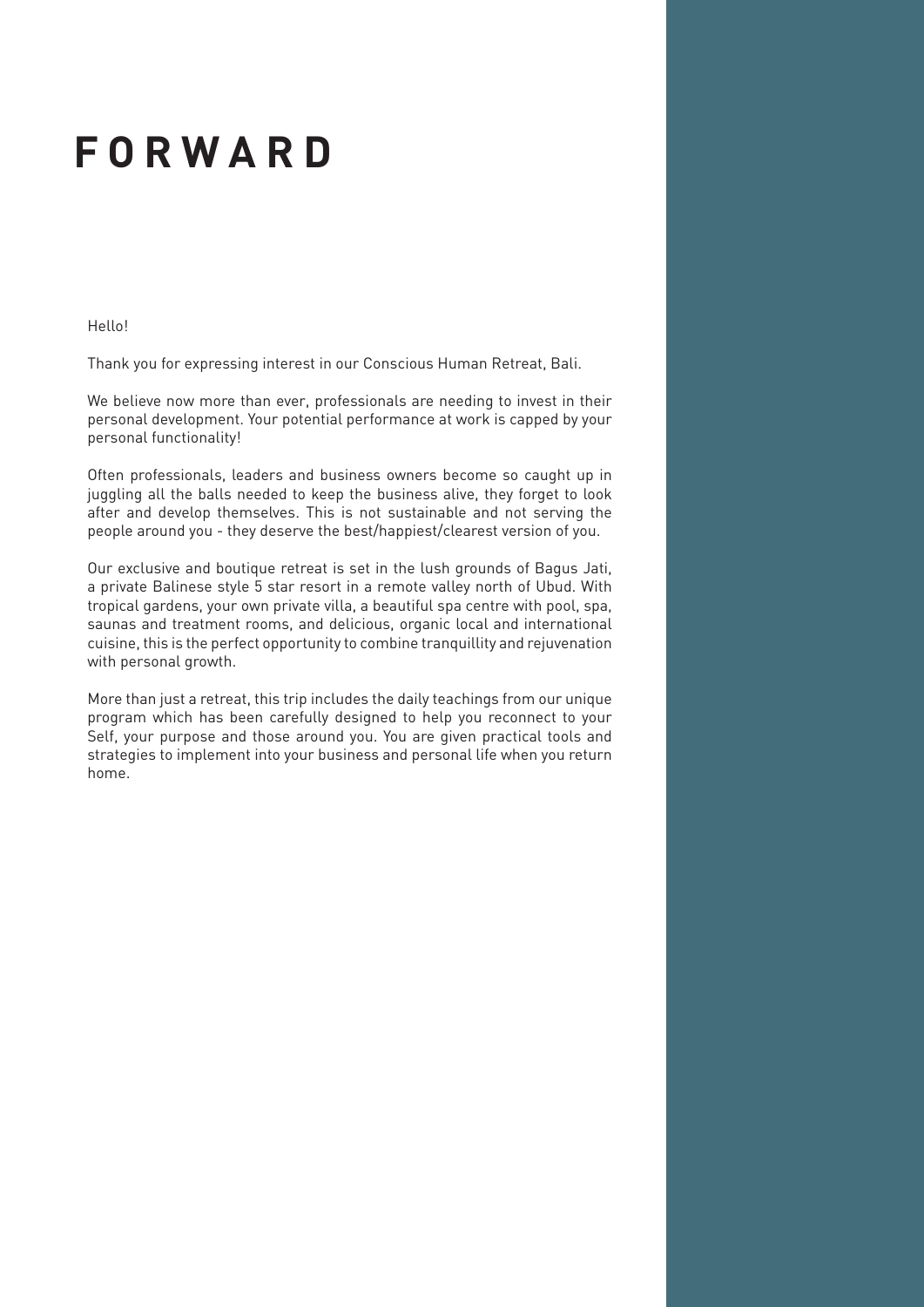## **A GLIMPSE**

Here's a glimpse into what your days will look like on retreat with us…

#### **DAY 1:**

Arrive in Bali and take your private transfer to the first night's accommodation near the airport (most flights arrive late).

#### **D A Y 2 :**

Enjoy your included breakfast before being collected by our private transfers up into the remote valley of Bagus Jati. We will greet you on arrival with a cold arrival drink and then a delicious lunch. The afternoon is for you to settle into your villa and orientate yourself within the beautiful resort grounds. We then come together in the evening for the Traditional Welcome Ceremony and Dinner.

#### **DAYS 3,4,5 & 6:**

Morning meditation, gentle stretching and pilates, yummy breakfast, morning content/workshop session, lunch, afternoon content/workshop session, free time until our group dinner then retreat to your peaceful villa for the evening.

#### **DAY 7:**

Sleep in, breakfast, Future Design Session, closing of the retreat, lunch, private departure transfers to the airport (if you choose to extend your stay you transfer directly to your next destination).

Optional private coaching sessions will be held days 3-6 following the afternoon workshop. Two people per day will have the opportunity to sit with Jem personally and be supported in both designing and integrating positive changes into your future. This is a particularly valuable session that's unique to our retreats - and we have seen huge transformation come from these sessions in the past. This is where real positive change occurs.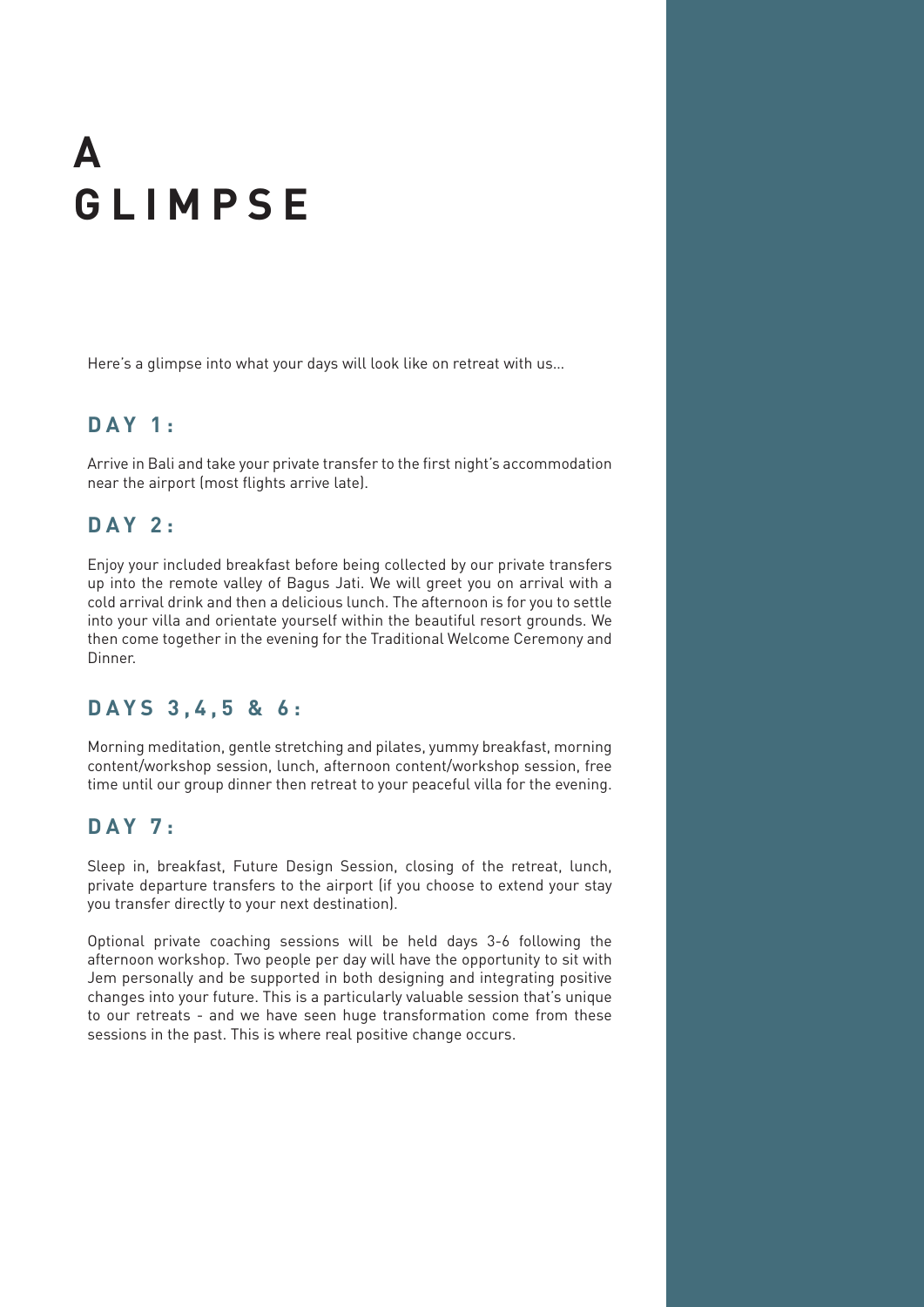### **WHAT'S INCLUDED**

- • Daily Mindfulness Meditation
- • Daily mat Pilates (mindful movement and re-connection of mind to body)
- • Two workshop style learning sessions per day (morning and afternoon)
- • A complimentary massage
- • All meals
- • All transfers
- • Private villa room with bathroom
- • Workshop manual and learning materials
- • Personal journal
- • Future design session
- Private 1:1 coaching session
- Plenty of poolside time to relax and unwind!!

#### **WHAT'S NOT INCLUDED?**

- • Return International flights to Bali
- • Meals outside of the retreat accommodation
- • Alcohol (this is not a detox retreat and you are welcome to drink!)
- • Shopping and gift purchases

#### **PRICE**

 The 7 day retreat **\$8000 AUD** \*

 from arrival in Bali to departure from Bali

\*(excluding personal extended vacation time or sight-seeing outside of the retreat dates).

We require a \$1500 deposit upon booking your spot. Once the deposit is paid, we are now offering payment plans with monthly instalments to pay off the balance. In our experience, this is the favourable option as it doesn't knock the budget out and it makes an experience like this affordable and achievable. Something you will thank yourself for.

Full payment of the program is to be completed 8 weeks prior to departure date, unless you're on an agreed upon payment plan.

As this is a boutique experience, we limit our numbers to only 12 to maintain the integrity and maximise your value. Places have already started booking for 2020 so if you are genuinely interested, please contact us asap so you don't miss out.

**S O M E T I M E S W H E N Y O U ARE OUT OF FLOW. IT ONLY TAKES A SLIGHT D I R E C T I O N A L A D J U S T M E N T F O R C O U R S E C O R R E C T I O N .** 

**"**

**"**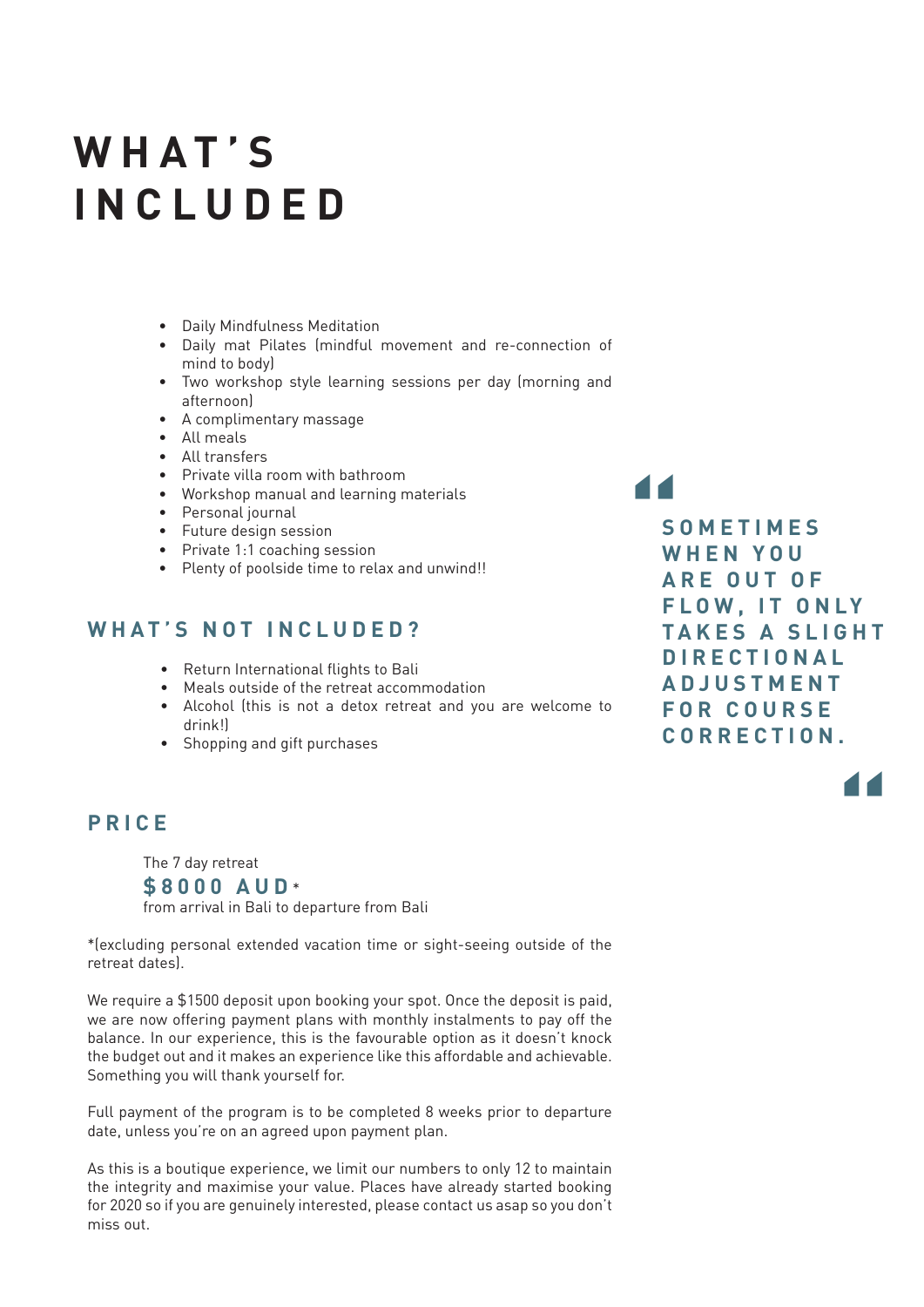#### **A LITTLE BIT ABOUT YOUR FACILITATORS…..**

Most of us want to know a bit about the people we are entrusting to take us on a retreat journey, before making that decision.

This retreat is co-facilitated by Jem Fuller who guides the in-depth, transformational workshop content and coaching, and Talia Avenell who guides the mindful movement, Pilates and meditation.

Jem is passionate about helping to improve the journeys, experiences and contributions of other humans. He does this through coaching, speaking and also facilitating transformational retreats globally- which you may have seen him talk about in the new season of Chanel 9's TV series, Destination Happiness.

Jem's life has been a colourful one. His desire to understand the human story and connect with others has seen him travel extensively, immersing himself in foreign cultures and countries and exploring what it is that makes us all tick. He has studied various healing arts throughout his life and in the last decade, extensive human behaviour.

He believes that to restore balance and greatly improve our capabilities, we need to empower more of the Feminine in all of us. Our leadership and business models desperately need a more human-centric and nurturing approach. Our political arena certainly needs this too.

Jem has a beautiful ability to access his own feminine energy and create a space in which our clients feel safe, relaxed, able to learn and be supported along the way.

Talia is the creator and owner of Surfcoast Mindful Movement - a busy, boutique Pilates studio on the surf coast. She has a strong passion for helping people to re-connect their minds with their bodies, especially in this busy world where we tend to get stuck in our heads a lot of the time. She has worked in physiotherapy clinics, fitness centres, Pilates studios and always had her own Pilates business as well.

Being a single mother of two and a business owner, she understands the everyday demands of life as a woman wanting to do the best she can – and the struggles that go with trying to maintain the work-life balance for optimum wellbeing and sanity!

**1**<br> **M**<br> **N**<br> **N**<br> **N**<br> **V " M I N D F U L N E S S I S B R I N G I N G Y O U R A T T E N T I O N T O T H E P R E S E N T MOMENT.**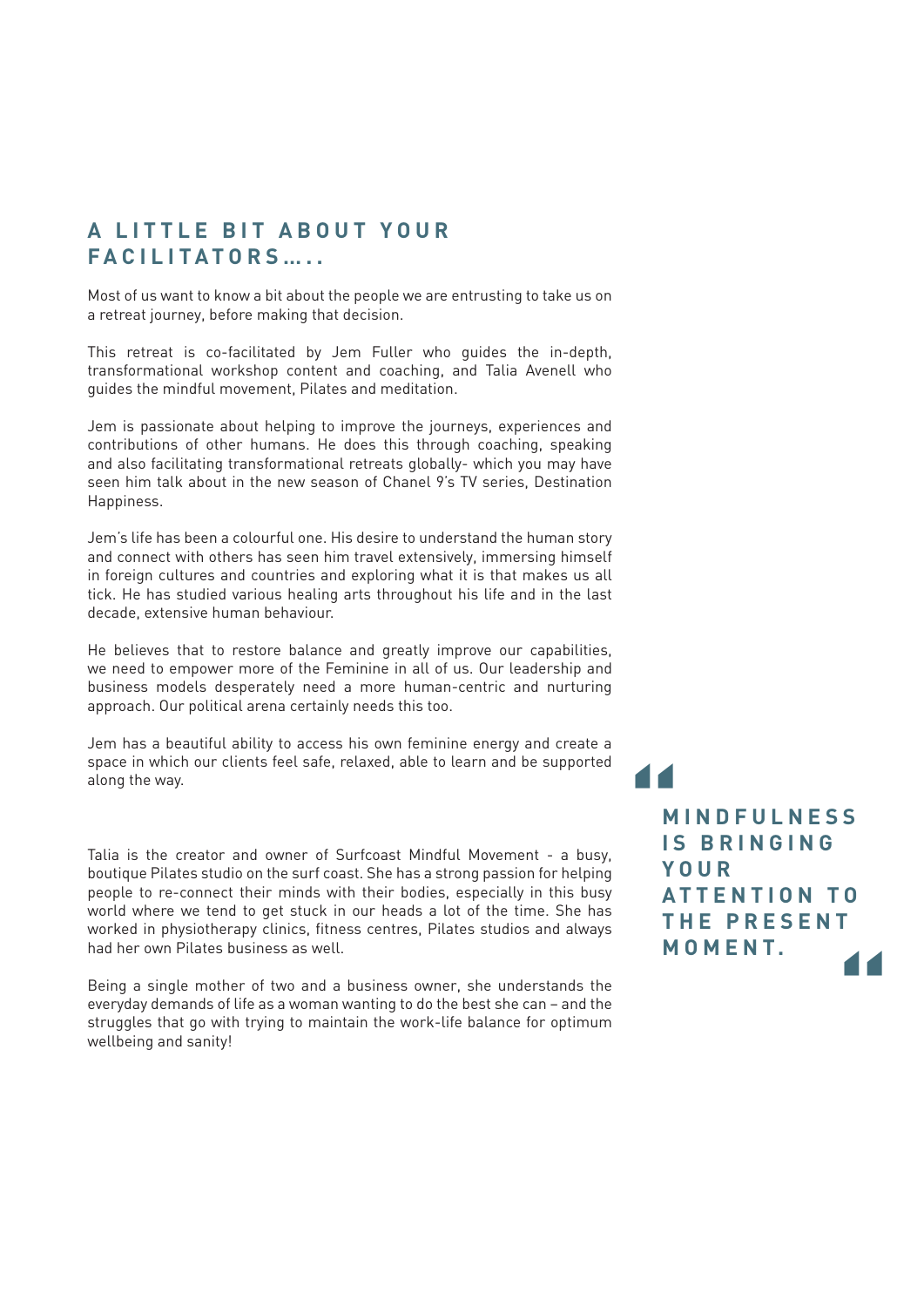Working with people and their bodies for more than 12 years now, she has an amazing ability to help people move through pain, to start moving with mindfulness, to empower them in their bodies and help them feel stronger in both their body and mind. Her warmth and sense of grounding in her approach to movement means clients feel supported and safe under her guidance.

Over the years the incorporation of mindfulness and meditation into her teaching has become more prominent, as the benefits are now irrefutably positive for our physical and mental health. Helping people to learn achievable ways they can integrate mindfulness into their daily lives, as well as move their bodies has become a part of her mission, along with having the conversations around connection, relationships and community - which are an integral part of bringing more joy and longevity to our lives.

**1**<br> **M**<br>
IS<br>
D **M E D I T A T I O N IS SIMPLY THE PRACTISE OF P A U S I N G T O NOTICE.**

**"**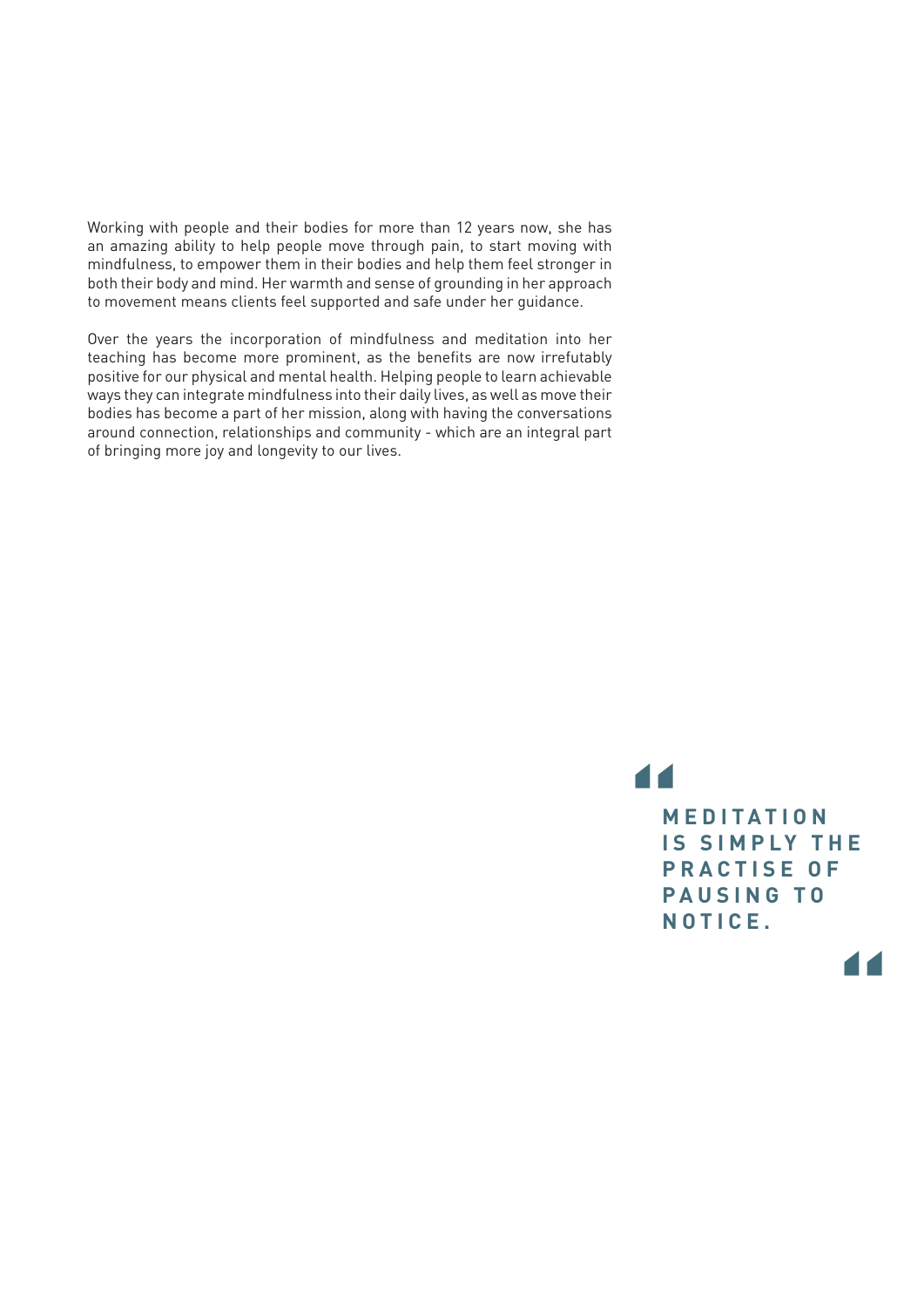### **TESTIMONIALS**

Here's what past clients have said about this retreat.

"I felt privileged to share this time with 8 other incredible people and Jem's warm, passionate and generous facilitation was amazing"

"I will be recommending this retreat to any business owner I know, it's empowering"

"Perfection! Thanks Jem! You bring such a well balanced energy and thoughts to the room. The content has been mind blowing and your calmness is catching!"

"Morning pilates and meditation was the best way to start each day. I feel I've learnt about how to start the day right and find my calm place"

"You nurture, love, challenge, question and guide in such a beautifully inspiring way, I trust you with my heart and soul"

"Your retreat has fundamentally changed how I see myself. It has been a nurturing environment to challenge myself and learn so much more about myself and others. I completed the retreat with a clearer sense of self, an activated mission and an excitement to use the tools I have learned to change my life and the lives of those I love"

"The food was amazing, the people were friendly and the accommodation was perfect"

"You will be challenged and grow. Personally I loved it, it is such a special place to have this personal journey. I believe I can grow and love from the tools I've learnt"

"The mix of mind and body was perfect. I needed help with both and this was a great way to motivate me to continue on this journey for my own wellbeing"

"I can say without question I walk away with new knowledge, new spirit and a path to achieve far more that I thought I could"

"This retreat is an outstanding personal and professional development retreat. The workshop content is tailored to meet the needs of each individual while also being a great group program. The experience definitely expanded our awareness of the personal and professional things that had been holding us back"

"Jem gave us the tools to become more aware, calmer and far more intuitive leaders, parents, friends, partners and employers"

"Talia's knowledge of the body and movement was amazing. We breathed,